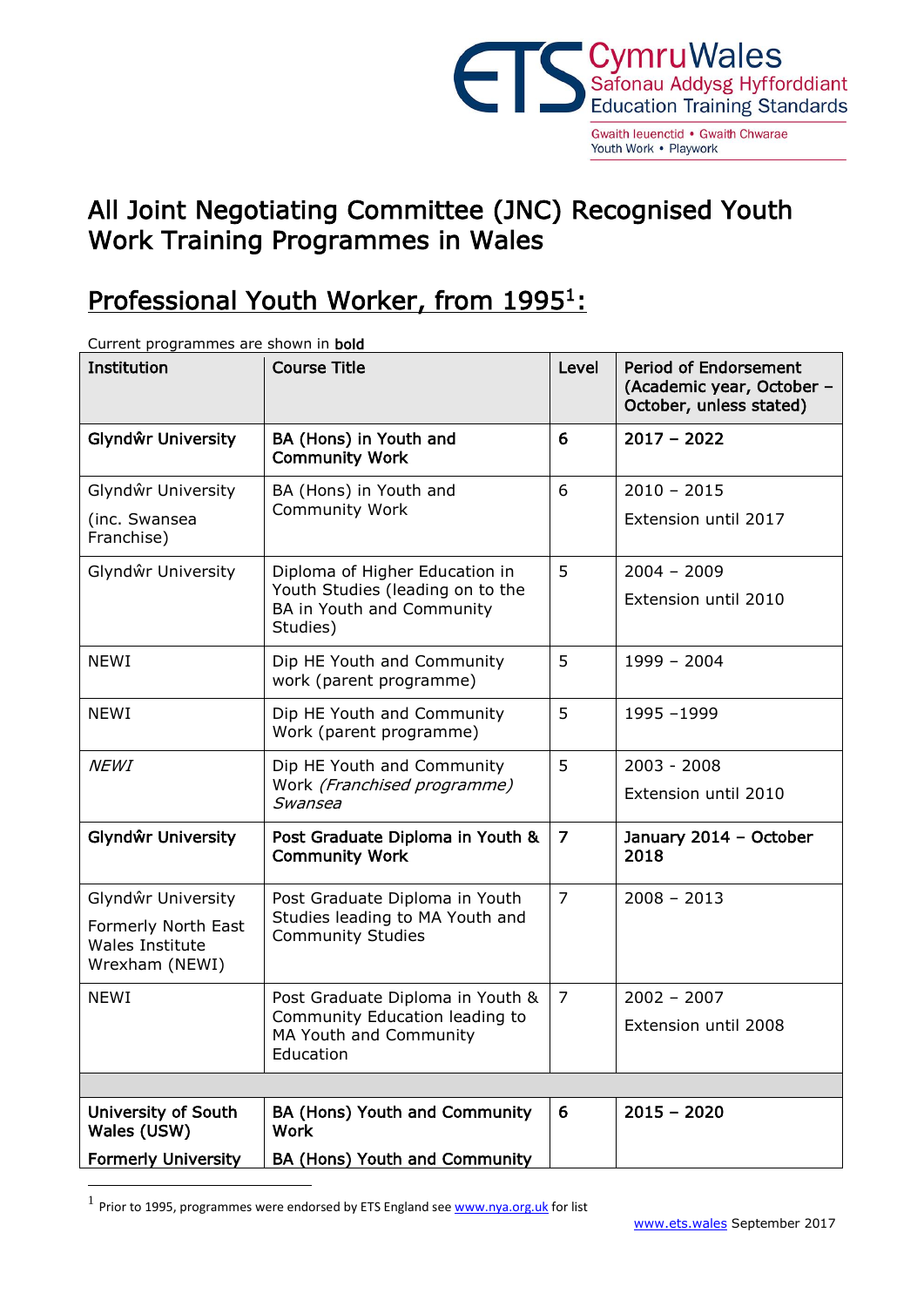| of Wales Newport                                         | Work (Youth Justice)                                                                                                                                                                                            |                |               |  |
|----------------------------------------------------------|-----------------------------------------------------------------------------------------------------------------------------------------------------------------------------------------------------------------|----------------|---------------|--|
| University of Wales<br>Newport (UWN)                     | BA (Hons) Youth and Community<br>Work                                                                                                                                                                           | 6              | $2010 - 2015$ |  |
|                                                          | BA (Hons) Youth and Community<br>Work (Sport)                                                                                                                                                                   |                |               |  |
|                                                          | BA (Hons) Youth and Community<br>Work (Youth Justice)                                                                                                                                                           |                |               |  |
| University of Wales<br>Newport (UWN)                     | BA (Hons) Youth and Community<br>Work                                                                                                                                                                           | 6              | $2005 - 2010$ |  |
| University of Wales<br>College Newport<br>(UWCN)         | BA (Hons) Youth and Community<br>Work                                                                                                                                                                           | 6              | $2000 - 2005$ |  |
| University of South<br>Wales (USW)                       | MA Working for Children and<br>Young People (Youth Work Initial<br>Qualifying) incorporating Post<br><b>Graduate Diploma Working for</b><br>Children and Young People (Youth<br><b>Work Initial Qualifying)</b> | $\overline{7}$ | $2017 - 2022$ |  |
| University of South<br>Wales (USW)                       | Post Graduate Diploma in Youth &<br>Community Work                                                                                                                                                              | $\overline{7}$ | $2013 - 2018$ |  |
| Formerly University<br>of Wales Newport                  |                                                                                                                                                                                                                 |                |               |  |
|                                                          |                                                                                                                                                                                                                 |                |               |  |
| <b>University of Wales</b><br><b>Trinity Saint David</b> | BA (Hons) Youth and Community<br><b>Work</b>                                                                                                                                                                    | 6              | $2014 - 2019$ |  |
| University of Wales<br><b>Trinity Saint David</b>        | BA (Hons) Youth and Community<br>Work                                                                                                                                                                           | 6              | $2009 - 2014$ |  |
| <b>Trinity College</b><br>Carmarthen                     | BA Youth and Community Work                                                                                                                                                                                     | 6              | $2004 - 2009$ |  |
| <b>University of Wales</b><br><b>Trinity Saint David</b> | Post Graduate Diploma in Youth<br>and Community Work leading to<br>MA Youth and Community Work                                                                                                                  | $\overline{7}$ | $2014 - 2019$ |  |
| University of Wales<br><b>Trinity Saint David</b>        | Post Graduate Diploma in Youth<br>and Community Work leading to<br>MA Youth and Community Work                                                                                                                  | $\overline{7}$ | $2010 - 2015$ |  |
|                                                          |                                                                                                                                                                                                                 |                |               |  |
| <b>Cardiff Metropolitan</b><br><b>University</b>         | BA (Hons) Youth & Community<br>Work (Youth Work)                                                                                                                                                                | 6              | $2016 - 2021$ |  |
|                                                          | BA (Hons) Youth & Community<br>Work (Youth Work & Community<br>Development)                                                                                                                                     |                |               |  |
| Cardiff Metropolitan<br>University                       | BA (Hons) Youth & Community<br>Work                                                                                                                                                                             | 6              | $2011 - 2016$ |  |
|                                                          |                                                                                                                                                                                                                 |                |               |  |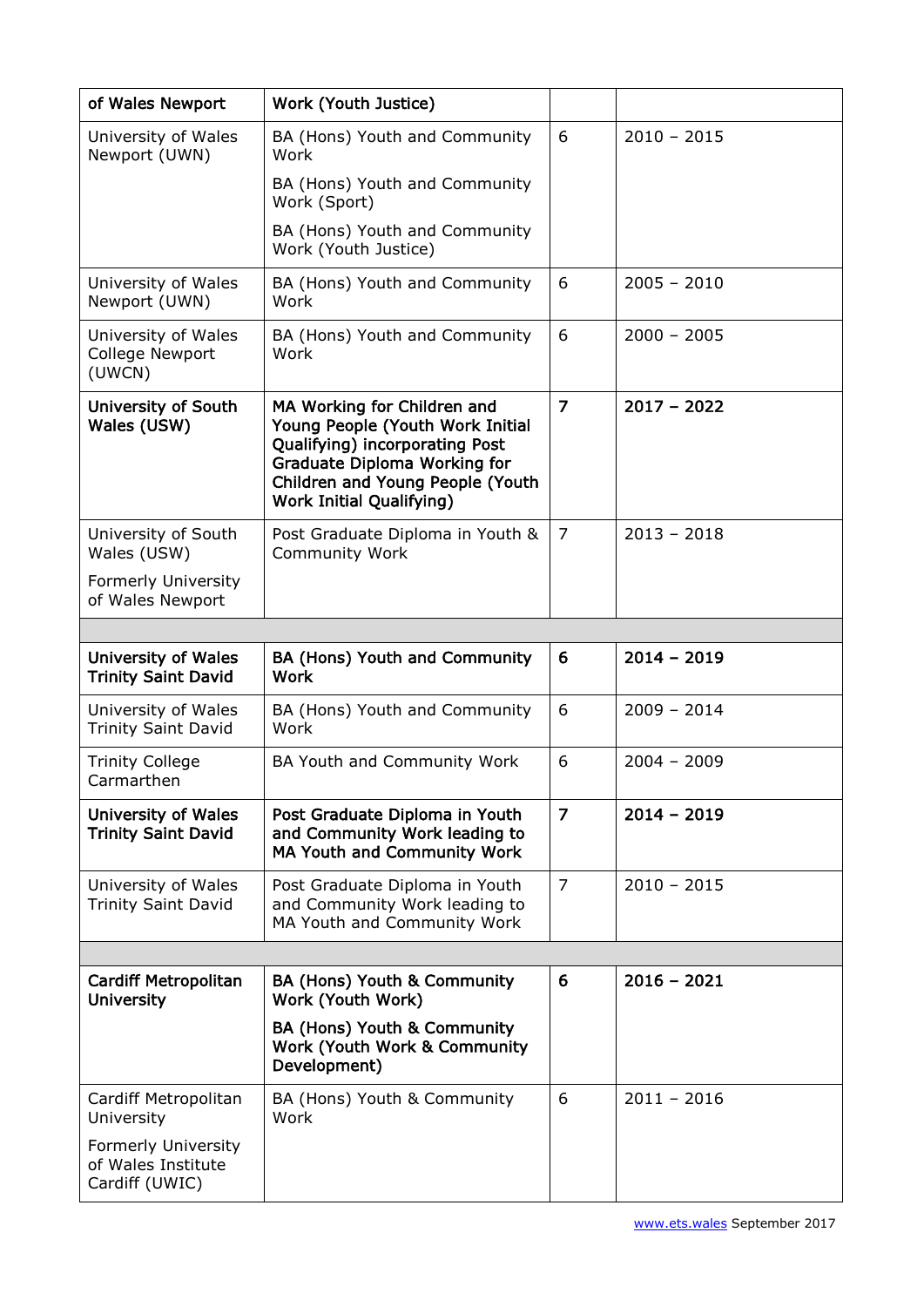| <b>UWIC</b>                                                      | BA Community Education - Full-<br>time Attendance (No Dip HE exit)                                                          | 6              | $2006 - 2011$ |  |
|------------------------------------------------------------------|-----------------------------------------------------------------------------------------------------------------------------|----------------|---------------|--|
| <b>UWIC</b>                                                      | DipHE in Community Education -<br>Part-Time Attendance                                                                      | 5              | $2006 - 2011$ |  |
| <b>UWIC</b>                                                      | BA (Hons) Community Education                                                                                               | 6              | $2001 - 2006$ |  |
| <b>UWIC</b>                                                      | DipHE in Community Education -<br>Part-Time Attendance                                                                      | 5              | $2001 - 2006$ |  |
| <b>Cardiff Metropolitan</b><br>University)                       | Post Graduate Diploma in Youth &<br><b>Community Work</b>                                                                   | $\overline{z}$ | $2016 - 2021$ |  |
| Cardiff Metropolitan<br>University)                              | Post Graduate Diploma in Youth &<br><b>Community Work</b>                                                                   | $\overline{7}$ | $2011 - 2016$ |  |
| Formerly University<br>of Wales Institute<br>Cardiff (UWIC)      |                                                                                                                             |                |               |  |
| <b>UWIC</b>                                                      | Post Graduate Diploma in<br>Community Professions (Youth &<br>Community Work) leading to MA<br>in the Community Professions | $\overline{7}$ | $2007 - 2012$ |  |
|                                                                  |                                                                                                                             |                |               |  |
| <b>Oasis Trust</b>                                               | DipHE in Youth Work and Ministry                                                                                            | 5              | 2001-2006     |  |
|                                                                  |                                                                                                                             |                |               |  |
| University of Ulster                                             | MSc Youth and Community Work                                                                                                | $\overline{7}$ | $2001 - 2006$ |  |
| Via Joint ETS validation/endorsement co-ordinated by England ETS |                                                                                                                             |                |               |  |
| <b>Open University</b>                                           | BA (Hons) Youth Work                                                                                                        | 6              | $2015 - 2020$ |  |
| Open University                                                  | BA (Hons) Youth Work                                                                                                        | 6              | $2010 - 2015$ |  |

## Youth Support Worker:

| <b>Institution</b> | Course Title                                                     | Level         | <b>Credits</b> | <b>Period Of Endorsement</b> |
|--------------------|------------------------------------------------------------------|---------------|----------------|------------------------------|
| Agored Cymru       | Award* in Youth Work<br>Practice - not JNC qualifying            | $\mathcal{P}$ | 11             | February 2015 - 2018         |
| Agored Cymru       | Certificate in Youth Work<br>Practice                            | 3             | 27             | February 2015 - 2018         |
| Agored Cymru       | Diploma in Youth Work<br>Practice                                | 3             | 37             | February 2015 - 2018         |
| <b>ABC Awards</b>  | Award* in Youth Work<br>Practice (Wales) – not JNC<br>qualifying | $\mathcal{P}$ | 11             | February 2015 - 2018         |
| <b>ABC Awards</b>  | Certificate in Youth Work<br>Practice (Wales)                    | 3             | 27             | February 2015 - 2018         |
| <b>ABC Awards</b>  | Diploma in Youth Work<br>Practice (Wales)                        | 3             | 37             | February 2015 - 2018         |